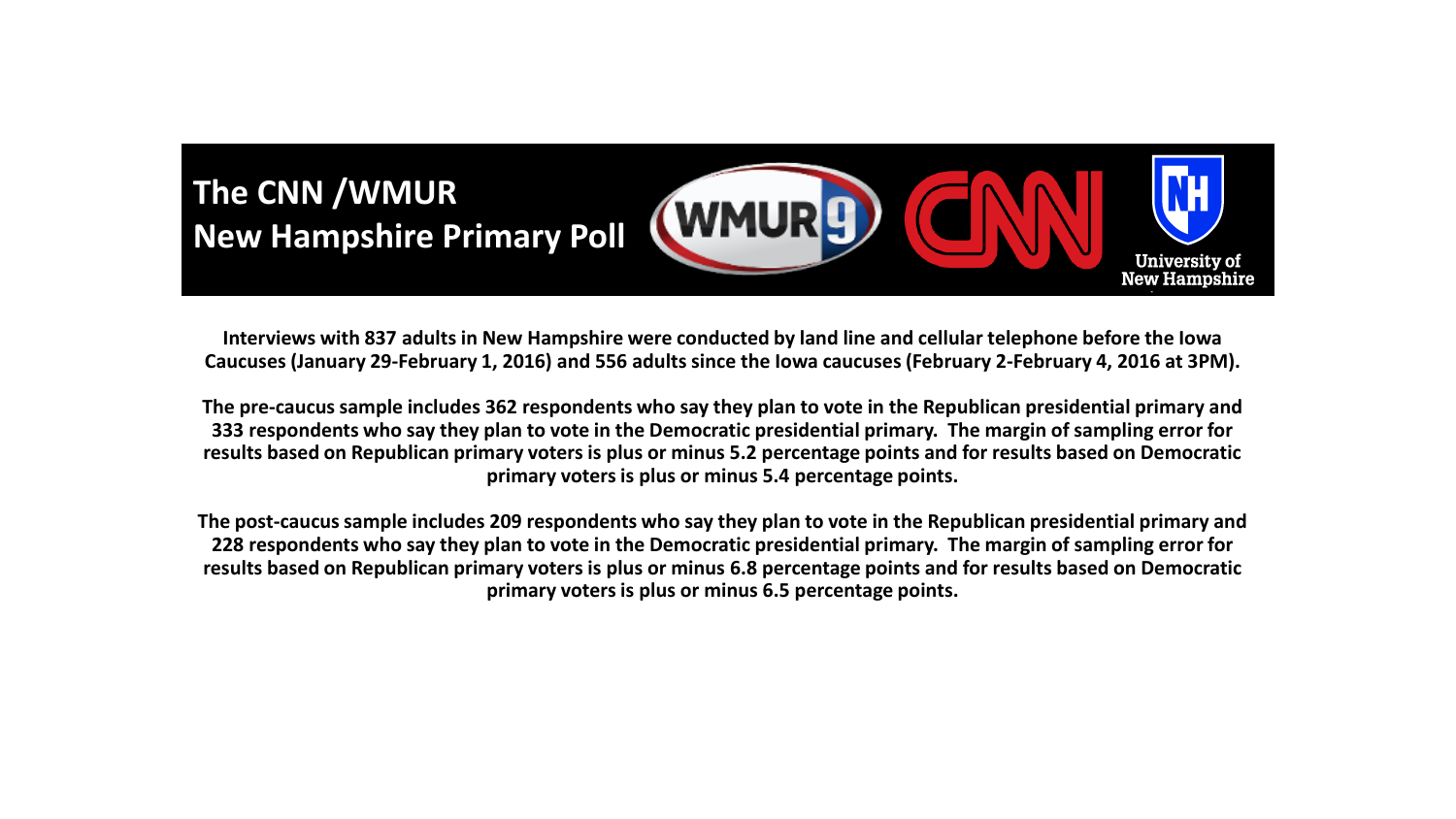## Republican Primary – Decided on Vote

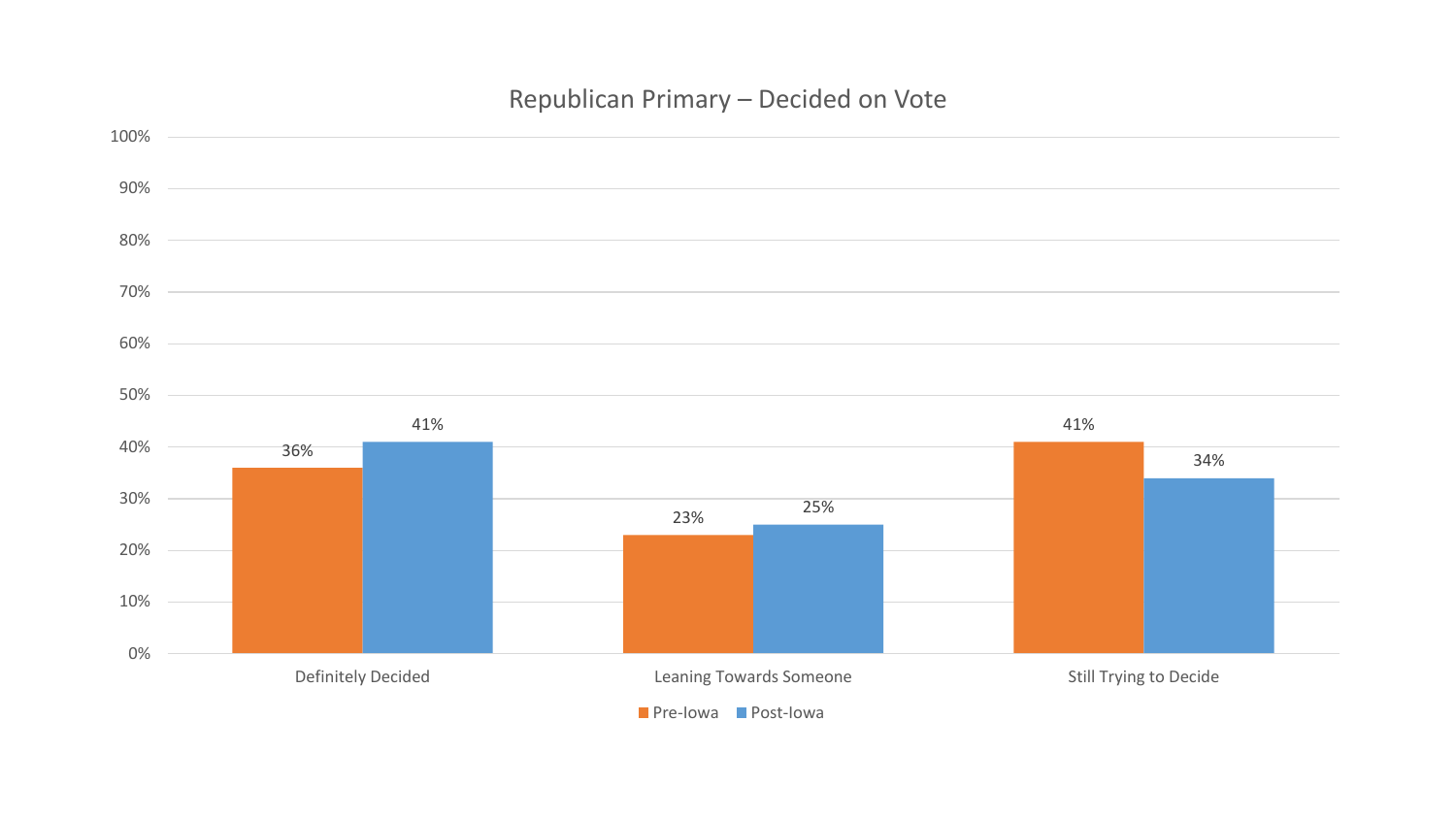## Republican Primary – Support If Vote Held Today

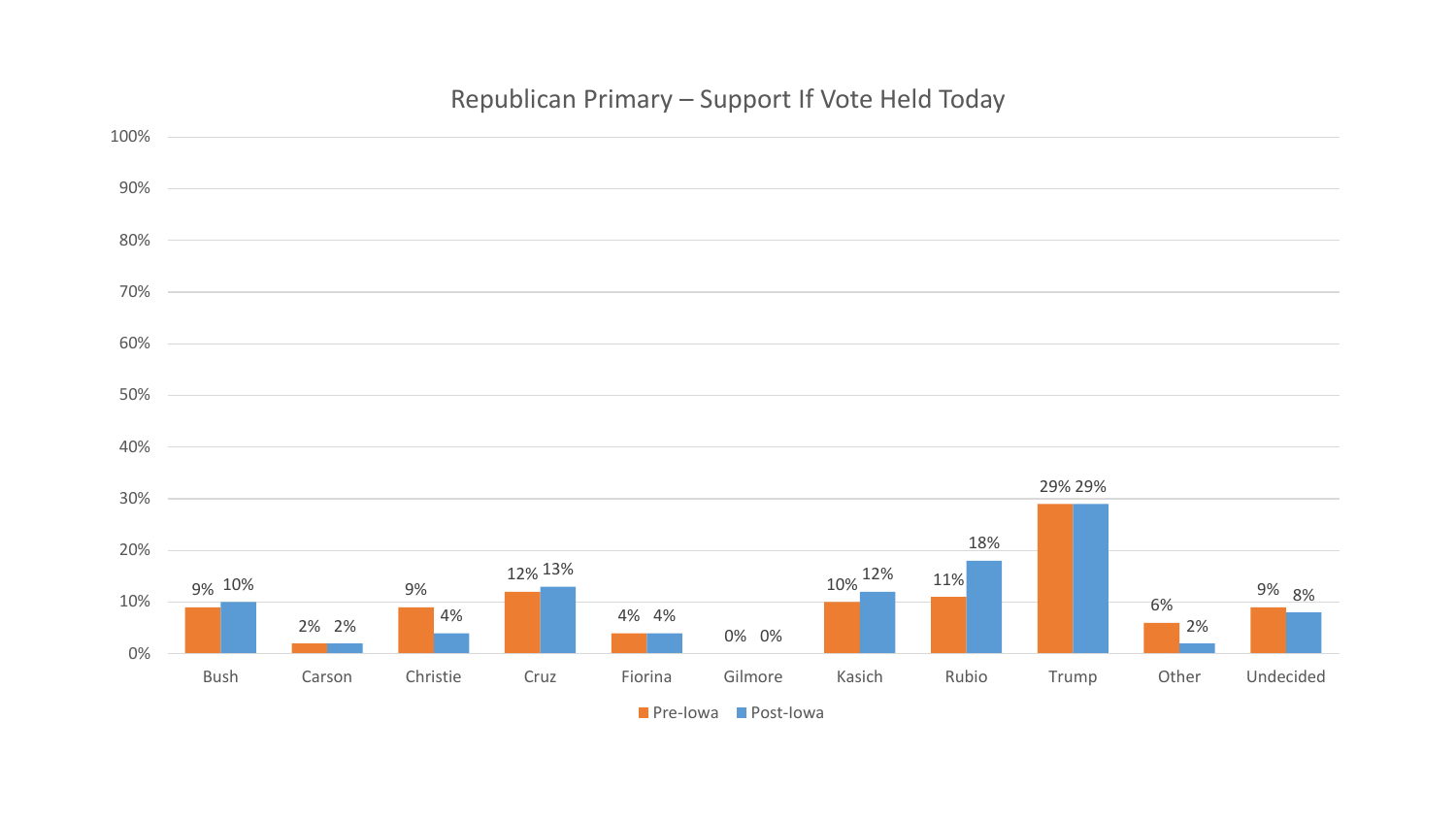## Republican Primary – Wouldn't Vote For Under Circumstances



**Pre-Iowa Post-Iowa**